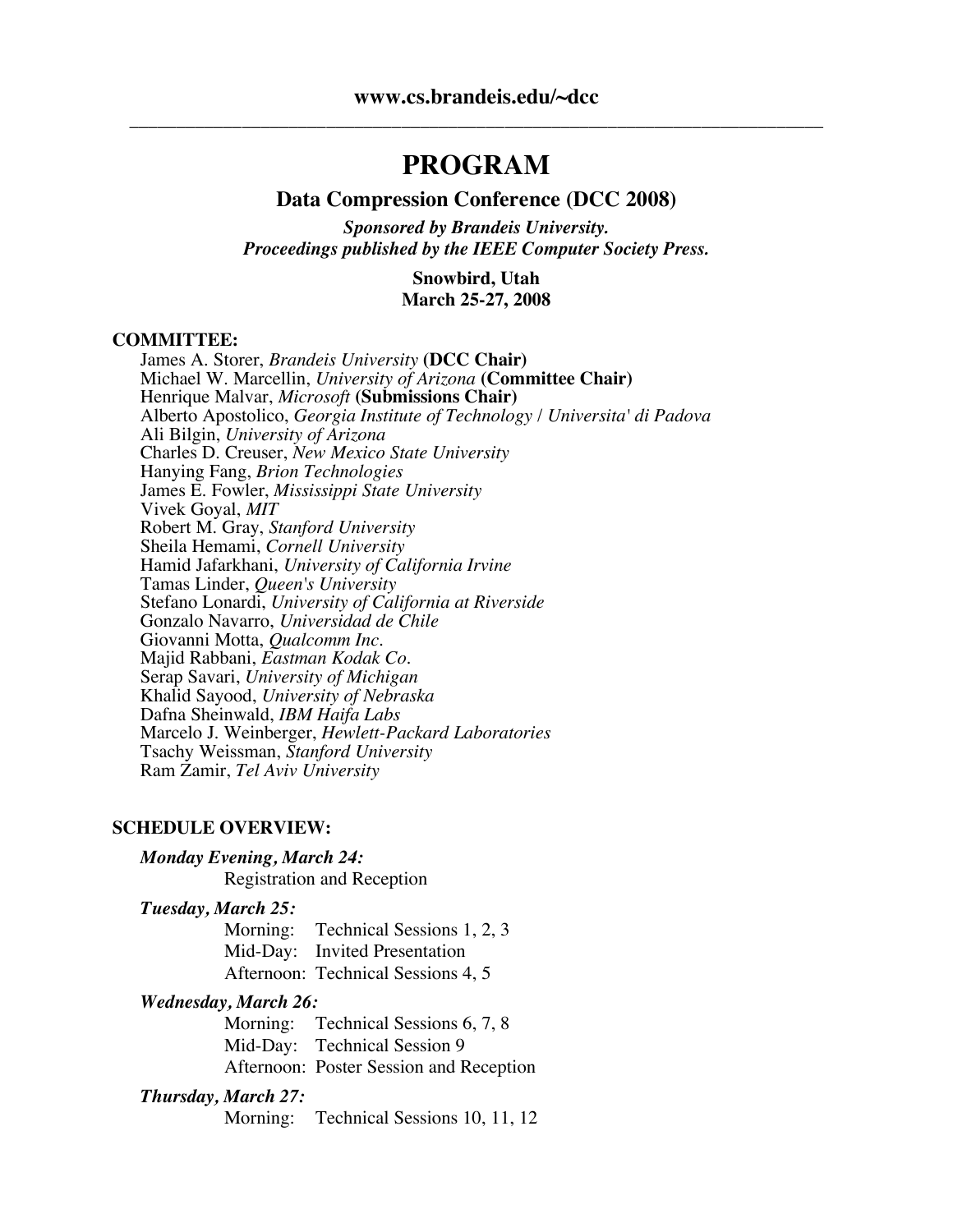### **MONDAY EVENING**

Registration / Reception, 7:00-10:00pm (Golden Cliff Room)

### **TUESDAY MORNING**

# **SESSION 1**

| Giovanni Motta, Erik Ordentlich <sup>†</sup> , and Marcelo J. Weinberger <sup>†</sup>                                                                 |  |
|-------------------------------------------------------------------------------------------------------------------------------------------------------|--|
| Hewlett-Packard, Personal Systems Group, <sup>†</sup> Hewlett-Packard Laboratories                                                                    |  |
|                                                                                                                                                       |  |
| Alberto Apostolico, Fabio Cunial, and Vineith Kaul                                                                                                    |  |
| Georgia Institute of Technology                                                                                                                       |  |
|                                                                                                                                                       |  |
| Wing-Kai Hon, Tak-Wah Lam <sup>†</sup> , Rahul Shah <sup>‡</sup> , Siu-Lung Tam <sup>†</sup> ,                                                        |  |
| and Jeffrey Scott Vitter <sup>*</sup>                                                                                                                 |  |
| National Tsing Hua University, <sup>†</sup> University of Hong Kong, <sup>‡</sup> Louisiana State University,                                         |  |
| *Purdue University                                                                                                                                    |  |
|                                                                                                                                                       |  |
| Jeehong Yang, Serap A. Savari <sup>†</sup> , and Oskar Mencer <sup>‡</sup>                                                                            |  |
| University of Michigan, Texas A&M University, <sup>#</sup> Imperial College, London                                                                   |  |
| 9:20am: Design and Implementation of a High-Performance Microprocessor                                                                                |  |
|                                                                                                                                                       |  |
| Xi Chen, Lei Yang, Haris Lekatsas <sup>†</sup> , Robert P. Dick, and Li Shang <sup>‡</sup>                                                            |  |
| Northwestern University, <sup>†</sup> Princeton, <sup>‡</sup> University of Colorado                                                                  |  |
| <b>Break:</b> 9:40am - 10:00am                                                                                                                        |  |
| <b>SESSION 2</b>                                                                                                                                      |  |
| <b>10:00am:</b> Rate-Distortion Functions for Nonstationary Gaussian Autoregressive Processes 53<br>Robert M. Gray and Takeshi Hashimoto <sup>†</sup> |  |

### **Break:** 11:00am - 11:20am

| 11:20am: Compressive-Projection Principal Component Analysis for the Compression        |  |
|-----------------------------------------------------------------------------------------|--|
|                                                                                         |  |
| James E. Fowler                                                                         |  |
| Mississippi State University                                                            |  |
|                                                                                         |  |
| Alessandro J. S. Dutra, William A. Pearlman, and Eduardo A. B. da Silva <sup>†</sup>    |  |
| Rensselaer Polytechnic Institute, 'Universidade Federal do Rio de Janeiro               |  |
| <b>12:00 noon:</b> Hyperspectral Image Coding Using 3D Transform and the Recommendation |  |
|                                                                                         |  |
| Fernando García-Vílchez, Joan Serra-Sagristà, Joan Bartrina Rapesta,                    |  |
| and Francesc Aulí Llinàs                                                                |  |
| Universitat Autònoma Barcelona                                                          |  |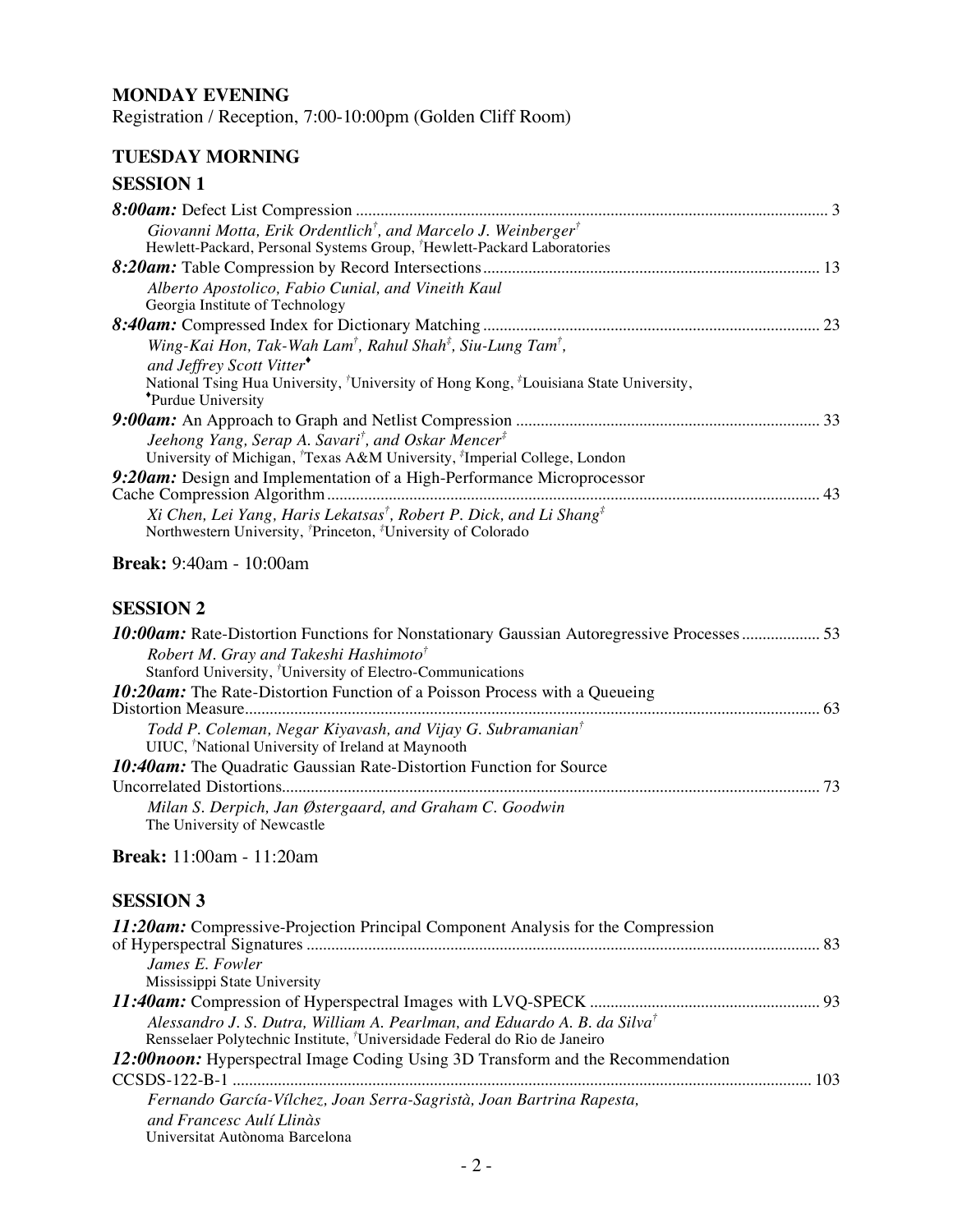#### **Lunch Break:** 12:20pm - 2:30pm

#### **TUESDAY MID-DAY INVITED PRESENTATION**

2:30pm - 3:30pm

#### **The Future of Image Compression**

#### *William A. Pearlman, Rensselaer Polytechnic Institute*

One hears frequently that there is no future for research in image compression. At the turn of the 20th century, some eminent physicists were saying the same for physics research. It was felt that in that discipline, as in image compression, that there was nothing left to be discovered. In this talk, we shall examine the relevance of this hypothesis to image compression. First, there is the question whether current methods are approaching the fundamental limits on efficiency. Secondly, image datasets are increasing in dimension and dramatically in size and their modes of transmission, viewing, and exploitation are evolving to new forms with advances in technology. Different attributes of compression, aside from efficiency, such as low memory utilization and power consumption, small complexity, and scalability will become increasingly important. We shall explore techniques that have the potential to meet future goals while preserving or enhancing efficiency. We shall also speculate on avenues of possible breakthroughs. Hopefully, we shall succeed in illuminating the question of whether there is potentially meaningful research left in the field of image compression.

**Break:** 3:30 - 4:00pm

#### **TUESDAY AFTERNOON**

#### **SESSION 4**

| Vinith Misra, Vivek K. Goyal, and Lav R. Varshney                                                                      |  |
|------------------------------------------------------------------------------------------------------------------------|--|
| Massachusetts Institute of Technology                                                                                  |  |
|                                                                                                                        |  |
| Feng Wu and Xiaoyan Sun                                                                                                |  |
| Microsoft Research Asia                                                                                                |  |
|                                                                                                                        |  |
| Sunhyoung Han and Nuno Vasconcelos                                                                                     |  |
| University of California, San Diego                                                                                    |  |
|                                                                                                                        |  |
| Jizheng Xu <sup>†, ‡</sup> , Feng $\hat{W}u^{\dagger}$ , Jie Liang <sup>*</sup> , Wenjun Zhang <sup>‡</sup>            |  |
| <sup>†</sup> Microsoft Research Asia, <sup>‡</sup> Shanghai Jiao Tong University, <sup>*</sup> Simon Fraser University |  |
|                                                                                                                        |  |
| Byung-Jun Yoon and Henrique S. Malvar <sup>†</sup>                                                                     |  |
| California Institute of Technology, <sup>†</sup> Microsoft Research                                                    |  |

#### **Break:** 5:40 - 6:00am

| <b>6:00pm:</b> Word-Based Statistical Compressors as Natural Language Compression Boosters 162<br>Antonio Fariña <sup>†</sup> , Gonzalo Navarro <sup>‡</sup> , and José R. Paramá <sup>†</sup> |
|------------------------------------------------------------------------------------------------------------------------------------------------------------------------------------------------|
|                                                                                                                                                                                                |
| <sup>†</sup> University of A Coruña, <sup>‡</sup> University of Chile                                                                                                                          |
| 6:20pm: On Non-sequential Context Modeling with Application to Executable                                                                                                                      |
| 172                                                                                                                                                                                            |
| Wenrui Dai, Hongkai Xiong, and Li Song                                                                                                                                                         |
| Shanghai Jiao Tong University                                                                                                                                                                  |
|                                                                                                                                                                                                |
| Su Chen, Supranamaya Ranjan <sup>†</sup> , and Antonio Nucci <sup>†</sup>                                                                                                                      |
| Rutgers University, <sup>†</sup> Narus. Inc                                                                                                                                                    |
|                                                                                                                                                                                                |
| Peter Lindstrom and Martin Isenburg                                                                                                                                                            |
| Lawrence Livermore National Laboratory                                                                                                                                                         |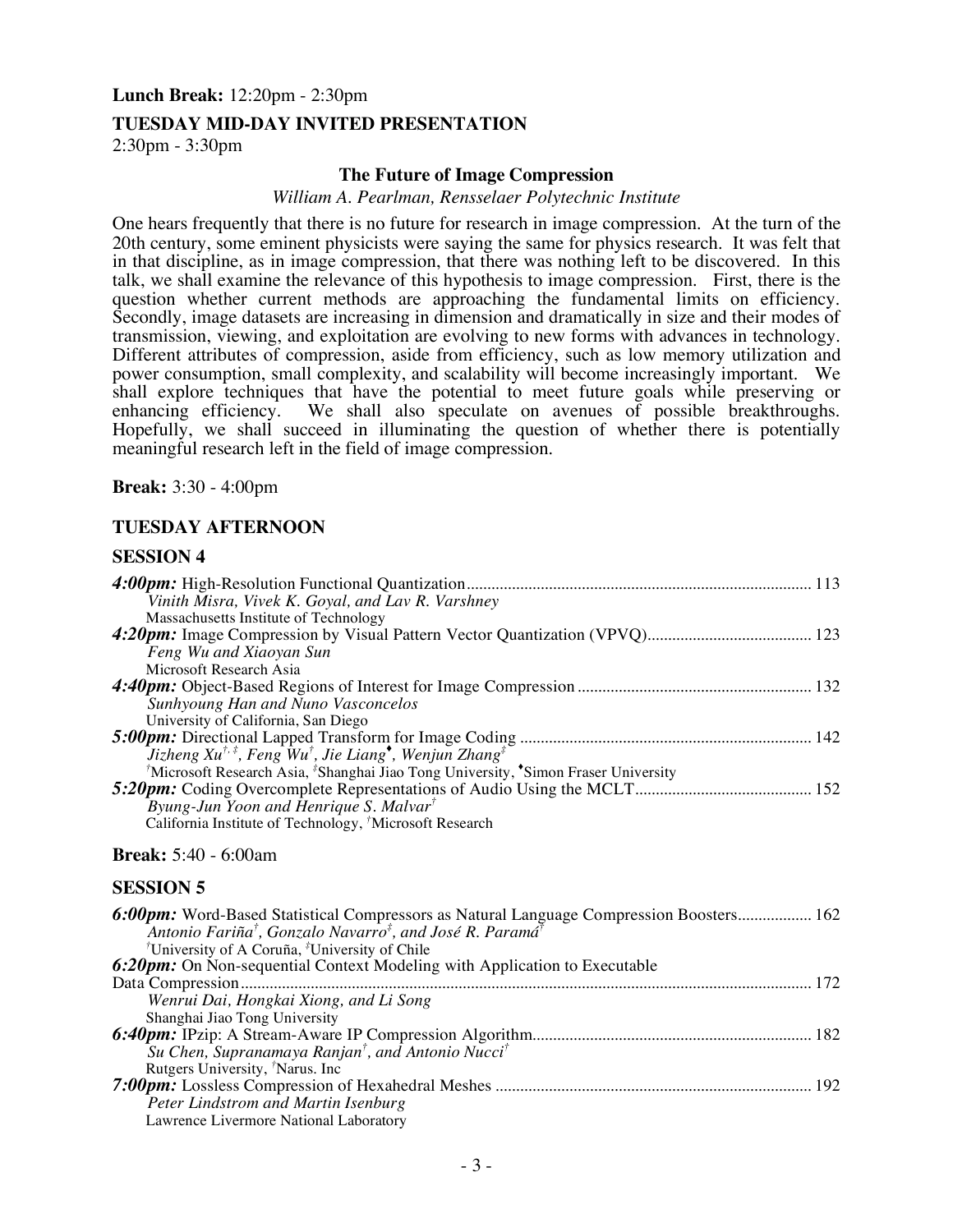### **WEDNESDAY MORNING**

### **SESSION 6**

| 222 |     |
|-----|-----|
|     |     |
|     | 232 |
|     |     |
|     |     |
|     |     |
|     |     |
|     |     |
|     |     |

# **Break:** 9:40am - 10:00am

# **SESSION 7**

| <b>10:00am:</b> Geometric Burrows-Wheeler Transform: Linking Range Searching                                                                                                                           |     |
|--------------------------------------------------------------------------------------------------------------------------------------------------------------------------------------------------------|-----|
|                                                                                                                                                                                                        | 252 |
| Yu-Feng Chien, Wing-Kai Hon, Rahul Shah <sup>†</sup> , and Jeffrey Scott Vitter <sup>‡</sup><br>National Tsing Hua University, <sup>†</sup> Louisiana State University, <sup>‡</sup> Purdue University |     |
| <b>10:20am:</b> Shared Descriptions Fusion Coding for Storage and Selective Retrieval                                                                                                                  |     |
|                                                                                                                                                                                                        | 262 |
| Sharadh Ramaswamy and Kenneth Rose                                                                                                                                                                     |     |
| University of California, Santa Barbara                                                                                                                                                                |     |
|                                                                                                                                                                                                        |     |
| Johannes Fischer, Volker Heun, and Horst Martin Stühler                                                                                                                                                |     |
| Ludwig-Maximilians-Universität München Amalienstr                                                                                                                                                      |     |

## **Break:** 11:00am - 11:20am

| Dong Liu, Xiaoyan Sun <sup>†</sup> , and Feng Wu <sup>†</sup>                              |     |
|--------------------------------------------------------------------------------------------|-----|
| University of Science and Technology of China, 'Microsoft Research Asia                    |     |
| 11:40am: JPEG2000 Arbitrary ROI Coding through Rate-Distortion Optimization Techniques 292 |     |
| Joan Bartrina-Rapesta, Francesc Aulí-Llinàs, Joan Serra-Sagristà,                          |     |
| and Jose Lino Monteagudo-Pereira                                                           |     |
| Universitat Autònoma Barcelona                                                             |     |
|                                                                                            | 302 |
| Xiangjun Zhang and Xiaolin Wu                                                              |     |
| McMaster University                                                                        |     |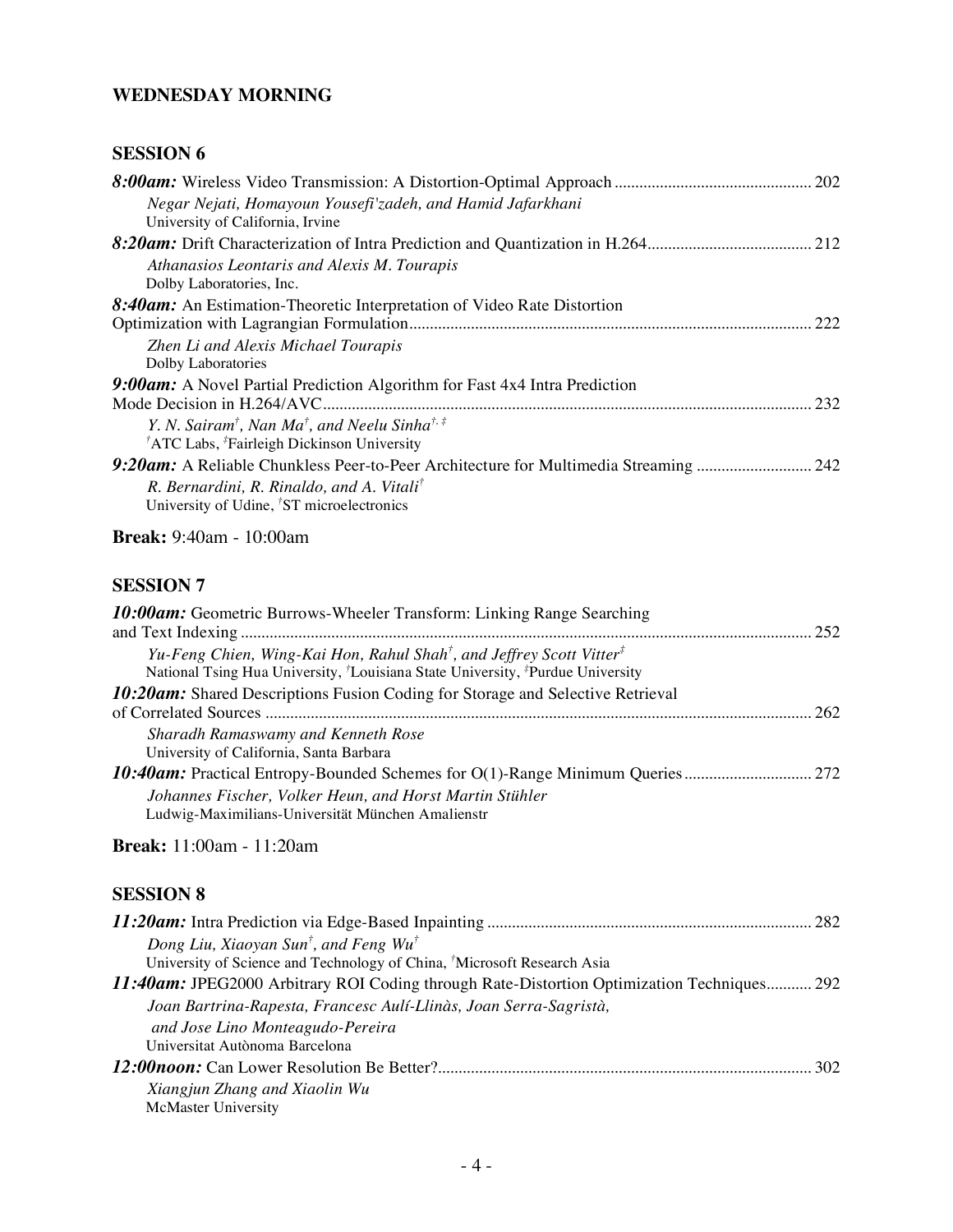### **WEDNESDAY MID-DAY**

# **SESSION 9**

| Ankur Saxena and Kenneth Rose<br>University of California Santa Barbara                                                      |  |
|------------------------------------------------------------------------------------------------------------------------------|--|
|                                                                                                                              |  |
| <i>Iñaki Esnaola and Javier Garcia-Frias</i><br>University of Delaware                                                       |  |
| 2:40pm: Dimension Reduction and Expansion: Distributed Source Coding                                                         |  |
|                                                                                                                              |  |
| Anna N. Kim and Fredrik Hekland <sup>†</sup>                                                                                 |  |
| Norwegian University of Science and Technology, <sup>†</sup> ABB Corporate Research Centre                                   |  |
|                                                                                                                              |  |
| R. Maleh and A. C. Gilbert                                                                                                   |  |
| University of Michigan                                                                                                       |  |
| Sumohana S. Channappayya, Alan C. Bovik, Robert W. Heath Jr., and Constantine Caramanis<br>The University of Texas at Austin |  |
|                                                                                                                              |  |

**Break:** 3:40pm - 4:00pm

# **WEDNESDAY AFTERNOON POSTER SESSION AND RECEPTION**

4:00-7:00pm

In the Golden Cliff Room

(Titles are listed at the end this program; abstracts of each presentation appear in the proceedings.)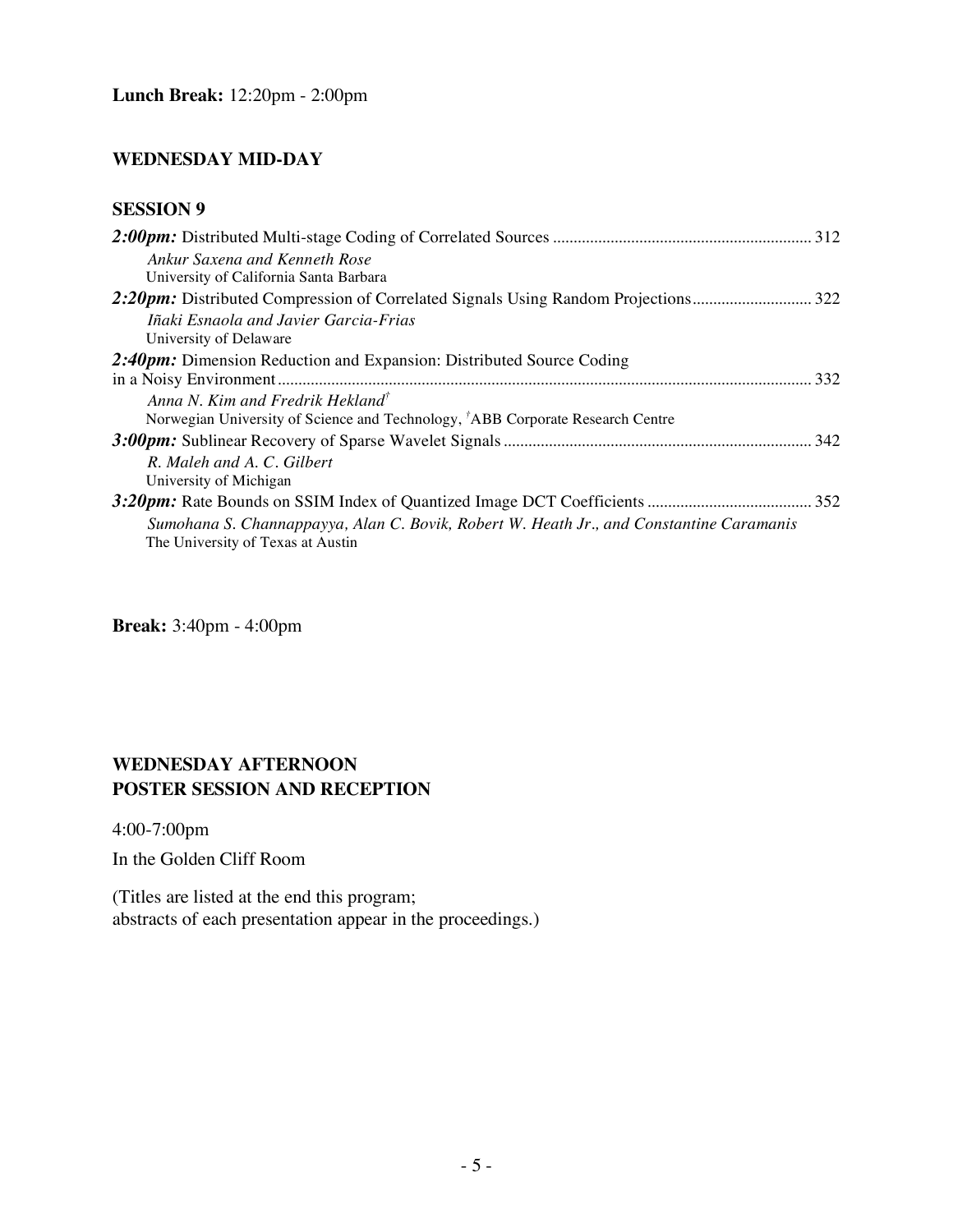### **THURSDAY MORNING**

| 8:00am: Noise-Shaped Predictive Coding for Multiple Descriptions of a Colored                            |  |
|----------------------------------------------------------------------------------------------------------|--|
|                                                                                                          |  |
| Yuval Kochman, Jan Østergaard <sup>†</sup> , and Ram Zamir                                               |  |
| Tel Aviv University, <sup>†</sup> University of Newcastle                                                |  |
|                                                                                                          |  |
| Satyajeet Ahuja and Marwan Krunz                                                                         |  |
| University of Arizona                                                                                    |  |
| 8:40am: Speed-Up of Encoder Optimization Step in Multiple Description                                    |  |
|                                                                                                          |  |
| Sorina Dumitrescu                                                                                        |  |
| <b>McMaster University</b>                                                                               |  |
| Jing Wang and Jie Liang                                                                                  |  |
| Simon Fraser University                                                                                  |  |
| 9:20am: On the Symmetric Gaussian Multiple Description Rate-Distortion Function 402                      |  |
| Chao Tian, Soheil Mohajer <sup>†</sup> , and Suhas Diggavi <sup>†</sup>                                  |  |
| AT&T Labs Research, <sup>†</sup> Swiss Federal Institute of Technology                                   |  |
|                                                                                                          |  |
| Soheil Mohajer, Chao Tian <sup>†</sup> , and Suhas N. Diggavi                                            |  |
| École Polytechnique Fédérale de Lausanne, †AT&T Labs Research                                            |  |
|                                                                                                          |  |
| <b>Break:</b> 10:00am - 10:20am                                                                          |  |
| <b>SESSION 11</b>                                                                                        |  |
|                                                                                                          |  |
| Veli Mäkinen and Gonzalo Navarro <sup>†</sup>                                                            |  |
| University of Helsinki, <sup>†</sup> University of Chile                                                 |  |
|                                                                                                          |  |
| Ajay Daptardar and James A. Storer                                                                       |  |
| <b>Brandeis University</b>                                                                               |  |
| 11:00am: Lifting-Based View Compensated Compression of Volume Rendered                                   |  |
|                                                                                                          |  |
| Hariharan G. Lalgudi, Michael W. Marcellin, Ali Bilgin, and Mariappan S. Nadar <sup>†</sup>              |  |
| University of Arizona, Tucson, 'Siemens Corporate Research                                               |  |
| <b>11:20am:</b> Multiresolution Rotation-Invariant Texture Classification Using Feature                  |  |
|                                                                                                          |  |
| Antonella Di Lillo, Giovanni Motta <sup>†</sup> , and James A. Storer                                    |  |
| Brandeis University, <sup>†</sup> Qualcomm Inc.                                                          |  |
| <b>Break:</b> 11:40am - 12:00noon                                                                        |  |
| <b>SESSION 12</b>                                                                                        |  |
|                                                                                                          |  |
|                                                                                                          |  |
| Marek Tomasz Biskup                                                                                      |  |
| Warsaw University                                                                                        |  |
|                                                                                                          |  |
| Shmuel T. Klein and Miri Kopel Ben-Nissan                                                                |  |
| Bar Ilan University                                                                                      |  |
|                                                                                                          |  |
| Maxime Crochemore <sup>†</sup> , Lucian Ilie <sup>‡</sup> , W. F. Smyth <sup>*</sup>                     |  |
| <sup>†</sup> King's College London and Université Paris-Est, <sup>‡</sup> University of Western Ontario, |  |
|                                                                                                          |  |
| *McMaster University and Curtin University of Technology                                                 |  |
| <b>1:00pm:</b> A Lower Bound on the Redundancy of Arithmetic-Type Delay                                  |  |
|                                                                                                          |  |
| Eado Meron, Ofer Shayevitz, Meir Feder, and Ram Zamir                                                    |  |
| Tel Aviv University                                                                                      |  |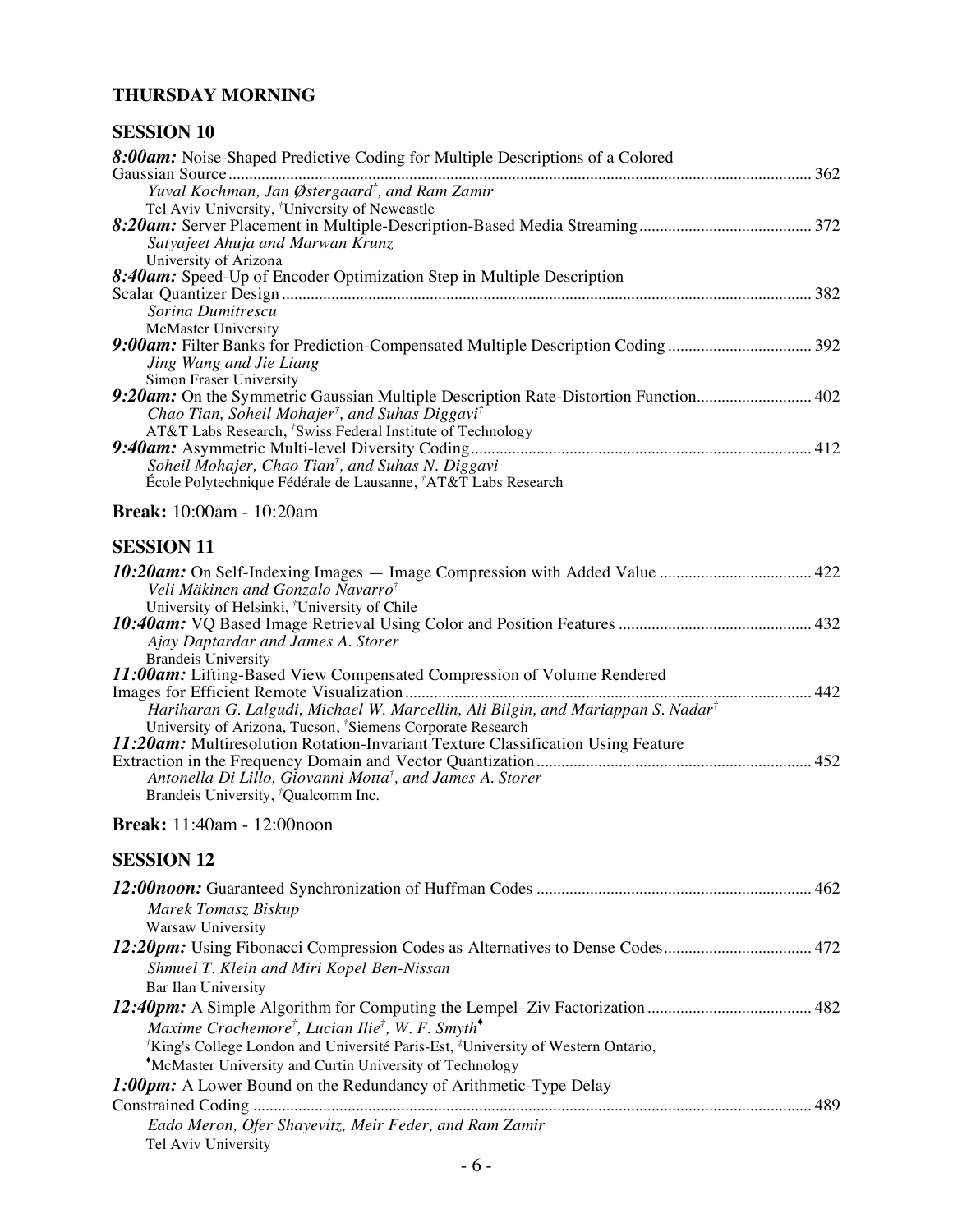# **Poster Session**

(listed alphabetically by first author)

| A Lossless Wavelet-Based Predictive Multispectral Image Compressor  501                                              |
|----------------------------------------------------------------------------------------------------------------------|
| Daniel Acevedo and Ana Ruedin                                                                                        |
| Universidad de Buenos Aires                                                                                          |
|                                                                                                                      |
| Don Adjeroh and Fei Nan                                                                                              |
| West Virginia University                                                                                             |
| Interactive Distributed Source Coding in Asymmetric Communication Scenarios503                                       |
| Samar Agnihotri, H. S. Jamadagni, and Pavan Nuggehalli <sup>†</sup>                                                  |
| Indian Institute of Science, Vanu, Inc.                                                                              |
| Priority Encoding Transmission Based Multiple Description Video                                                      |
|                                                                                                                      |
| Huihui Bai, Yao Zhao, and Ce Zhu <sup>†</sup>                                                                        |
| Beijing Jiaotong University, 'Nanyang Technological University                                                       |
|                                                                                                                      |
| Subashini Balachandran and Cornel Constantinescu                                                                     |
| IBM Almaden Research Center                                                                                          |
|                                                                                                                      |
| Luís Batista and Luís A. Alexandre                                                                                   |
| University Beira Interior and Networks and Multimedia Group, Covilhã                                                 |
|                                                                                                                      |
| Soosan Beheshti                                                                                                      |
| <b>Ryerson University</b>                                                                                            |
| A New Object-Based System for Fractal Video Sequences Compression508                                                 |
| Kamel Belloulata and Shiping Zhut                                                                                    |
| Université Djillali Liabès de Sidi Bel Abbès, 'University of Sherbrooke                                              |
|                                                                                                                      |
| D. Cerrat, $\ddagger$ and M. Datcut, $\cdot$                                                                         |
| <sup>†</sup> German Aerospace Center (DLR),, <sup>‡</sup> Remote Sensing Institute (IMF), <sup>•</sup> Télécom Paris |
| A Three Dimensional Combinative Lifting Algorithm for Wavelet                                                        |
|                                                                                                                      |
| Lu Dai, Li Zhang and Xiaolin Zhao                                                                                    |
| Tsinghua University                                                                                                  |
| European and American Audio-Visual Speech Recognition, Using                                                         |
|                                                                                                                      |
| Adriano de Andrade Bresolin, Diamantino Rui da Silva Freitas <sup>†</sup> ,                                          |
| Adrião Duarte Dória Neto <sup>†</sup> , and Pablo Javier Alsina <sup>†</sup>                                         |
| Technological Federal University of the Paraná, University of Porto,                                                 |
| <sup><i>Federal University of the Rio Grande do Norte</i></sup>                                                      |
|                                                                                                                      |
| Reza Dorrigiv, Alejandro López-Ortiz, and J. Ian Munro                                                               |
| University of Waterloo                                                                                               |
| <b>Improved Multiple Description Framework Based on Successively</b>                                                 |
|                                                                                                                      |
| Sorina Dumitrescu and Ting Zheng                                                                                     |
| McMaster University                                                                                                  |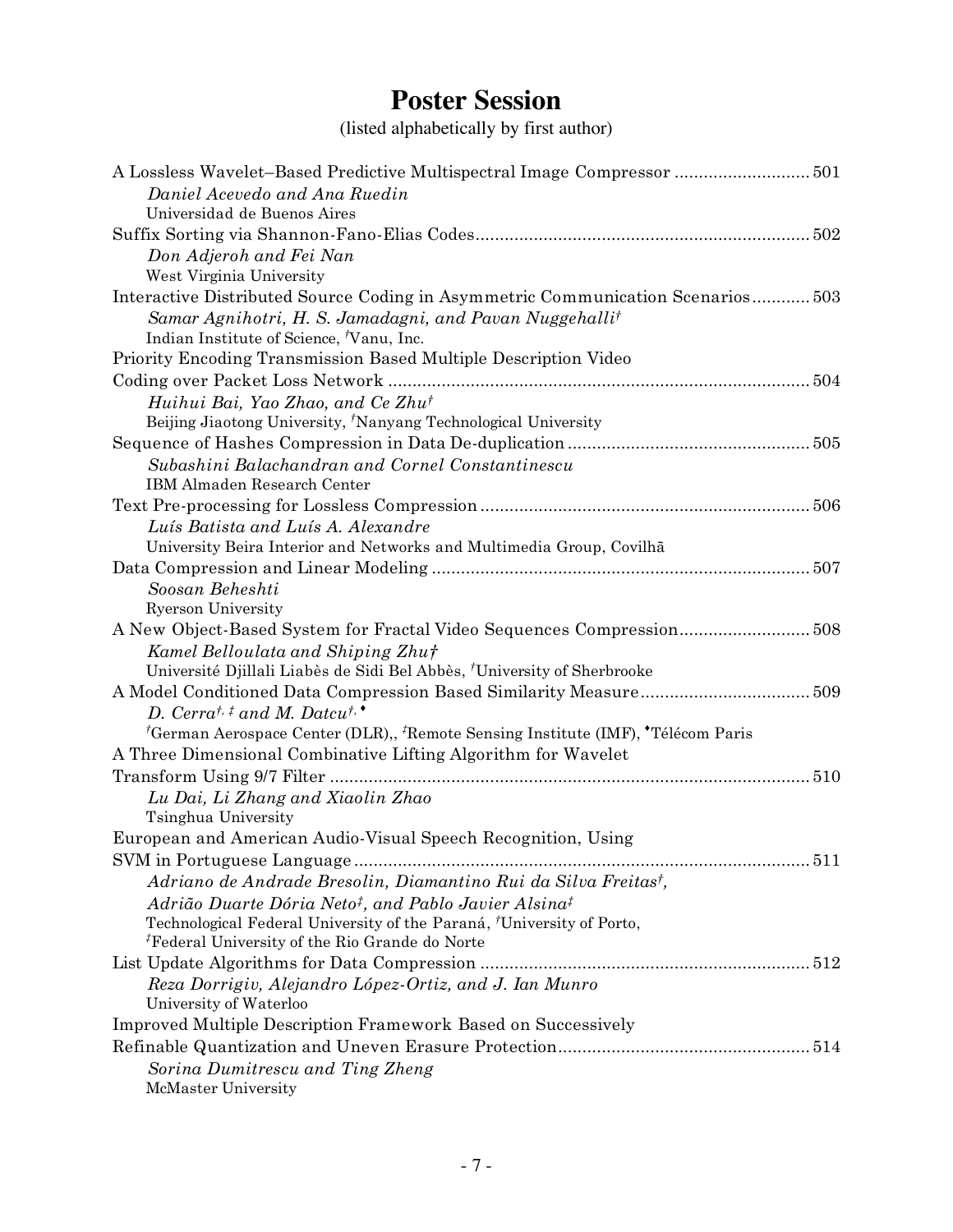| A Novel Multiple Description Video Codec Based on Slepian-Wolf Coding515                           |
|----------------------------------------------------------------------------------------------------|
| Yuhua Fan, Jia Wang, Jun Sun, Peng Wang, and Songyu Yu                                             |
| Shanghai Jiao Tong University and Shanghai Key Laboratory of Digital Media                         |
| Processing and Transmission                                                                        |
|                                                                                                    |
| Martin Fiala and Jan Holub                                                                         |
| Czech Technical University                                                                         |
| Distributed Source Coding Using Raptor Codes for Hidden Markov Sources517                          |
| M. Fresia, L. Vandendorpe <sup>†</sup> , and H. V. Poor                                            |
| Princeton University, 'Université Catholique de Louvain                                            |
|                                                                                                    |
| Jingjing Fu, Feng Wu, and Bing Zeng                                                                |
| The Hong Kong University of Science and Technology                                                 |
|                                                                                                    |
| John Gilbert and David M. Abrahamson                                                               |
| Trinity College Dublin                                                                             |
| Effective Compression of Monotone and Quasi-Monotone Sequences                                     |
|                                                                                                    |
| Daniel S. Hirschberg and Pierre Baldi                                                              |
| University of California, Irvine                                                                   |
| Trellis-Based Joint Huffman and Convolutional Soft-Decision                                        |
|                                                                                                    |
| Yuh-Ming Huang and Yunghsiang S. Hant                                                              |
| National Chi Nan University, 'National Taipei University                                           |
| Simple Joint Source-Channel Coding Schemes for Colored Gaussian Sources 522                        |
| Amir Ingber                                                                                        |
| Tel Aviv University                                                                                |
| Fast Partial Distortion Elimination Algorithm for Lossless and Lossy Motion                        |
|                                                                                                    |
| Soonjong Jin, Hyuk Lee, and Jechang Jeong                                                          |
| Hanyang University                                                                                 |
| A Theoretical Analysis of Data Reduction Using the Weber Quantizer524                              |
| Julius Kammerl, Peter Hinterseer, Subhasis Chaudhuri <sup>†</sup> , and Eckehard Steinbach         |
| Technische Universität München, <sup>†</sup> Indian Institute of Technology in Bombay              |
|                                                                                                    |
| Ala' Khalifeh and Homayoun Yousefi'zadeh                                                           |
| University of California, Irvine                                                                   |
|                                                                                                    |
| Shmuel T. Klein and Dana Shapirat                                                                  |
| Bar Ilan University, 'Ashkelon Academic College                                                    |
|                                                                                                    |
| Jiří Kochánek, Jan Lánský <sup>†</sup> , Petr Uzel <sup>†</sup> , and Michal Žemlička <sup>†</sup> |
| UniControls, <sup>†</sup> Charles University                                                       |
|                                                                                                    |
| Hariharan G. Lalgudi, Ali Bilgin, Michael W. Marcellin, and Mariappan S. Nadar <sup>†</sup>        |
| University of Arizona, †Siemens Corporate Research                                                 |
|                                                                                                    |
| Xuguang Lan, Nanning Zheng, Jianru Xue, Weike Chen, Bin Wang,                                      |
| Wen Ma, and Songlin Zhao                                                                           |
| Xi'an Jiaotong University                                                                          |
|                                                                                                    |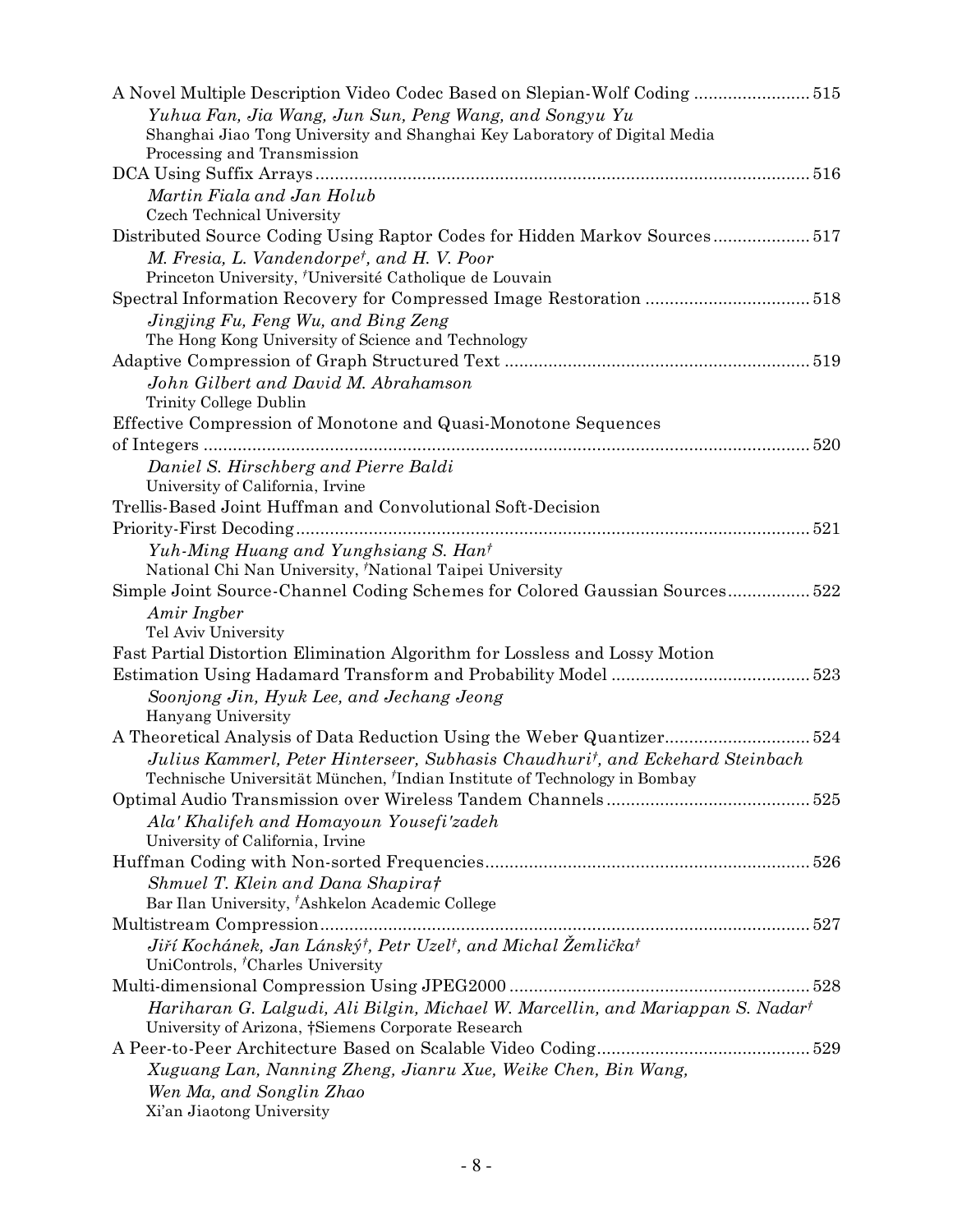| Improved Wavelet-Based Embedded Image Coding Using a Dynamic                                                                                                      |
|-------------------------------------------------------------------------------------------------------------------------------------------------------------------|
|                                                                                                                                                                   |
| Jungwon Lee, Teahyung Lee, and David V. Anderson                                                                                                                  |
| Georgia Institute of Technology                                                                                                                                   |
|                                                                                                                                                                   |
| Xiteng Liu                                                                                                                                                        |
| University of South Carolina                                                                                                                                      |
|                                                                                                                                                                   |
| Xiteng Liu                                                                                                                                                        |
| University of South Carolina                                                                                                                                      |
|                                                                                                                                                                   |
| Alexandre Mallet <sup>†</sup> , Lionel Gueguen <sup>†</sup> , and Mihai Datcu <sup>†, ‡</sup>                                                                     |
| <sup>†</sup> GET/Télécom Paris, <sup>†</sup> German Aerospace Center DLR                                                                                          |
| Maximum Likelihood Rate Estimation: With Applications in Image                                                                                                    |
|                                                                                                                                                                   |
| Koohyar Minoo and Truong Nguyen                                                                                                                                   |
| University of California, San Diego                                                                                                                               |
| New Bidirectional Motion Estimation Using Mesh-Based Frame                                                                                                        |
|                                                                                                                                                                   |
| V. Muñoz-Jiménez, A. Zergaïnoh-Mokraoui, and J.-P. Astruc                                                                                                         |
| Institut Galilée, Université Paris                                                                                                                                |
|                                                                                                                                                                   |
| Gonzalo Navarro and Luís Russo <sup>†</sup>                                                                                                                       |
| University of Chile, 'University of Lisbon                                                                                                                        |
| Very Low Cost Algorithms for Predicting the File Size of JPEG Images                                                                                              |
|                                                                                                                                                                   |
| Steven Pigeon and Stéphane Coulombe                                                                                                                               |
| Université du Québec                                                                                                                                              |
|                                                                                                                                                                   |
| Thomas Richter                                                                                                                                                    |
| University of Stuttgart                                                                                                                                           |
| Subjective and Objective Assesment of Visual Image Quality Metrics                                                                                                |
|                                                                                                                                                                   |
|                                                                                                                                                                   |
| Thomas Richter and Chaker Larabi <sup>†</sup>                                                                                                                     |
| University of Stuttgart, 'SIC/University of Poitiers                                                                                                              |
| M-Channel Multiple Description Coding with Two-Rate Predictive                                                                                                    |
|                                                                                                                                                                   |
| Upul Samarawickrama and Jie Liang                                                                                                                                 |
| Simon Fraser University                                                                                                                                           |
|                                                                                                                                                                   |
| Radovan Šesták, Jan Lánský, and Michal Žemlička                                                                                                                   |
| Charles University                                                                                                                                                |
| Variable Length Coding for Fixed Rate, Low Latency, Low Complexity                                                                                                |
|                                                                                                                                                                   |
| Alireza Shoa                                                                                                                                                      |
| Sigma Designs Inc.                                                                                                                                                |
| Macroblock-Level Rate-Distortion Optimization with Perceptual                                                                                                     |
|                                                                                                                                                                   |
| Chang Sun <sup>†</sup> , Hong-Jun Wang <sup>†</sup> , <sup>‡</sup> , and Hua Li <sup>‡</sup><br><sup>†</sup> Shandong University, <sup>†</sup> Tianjin University |